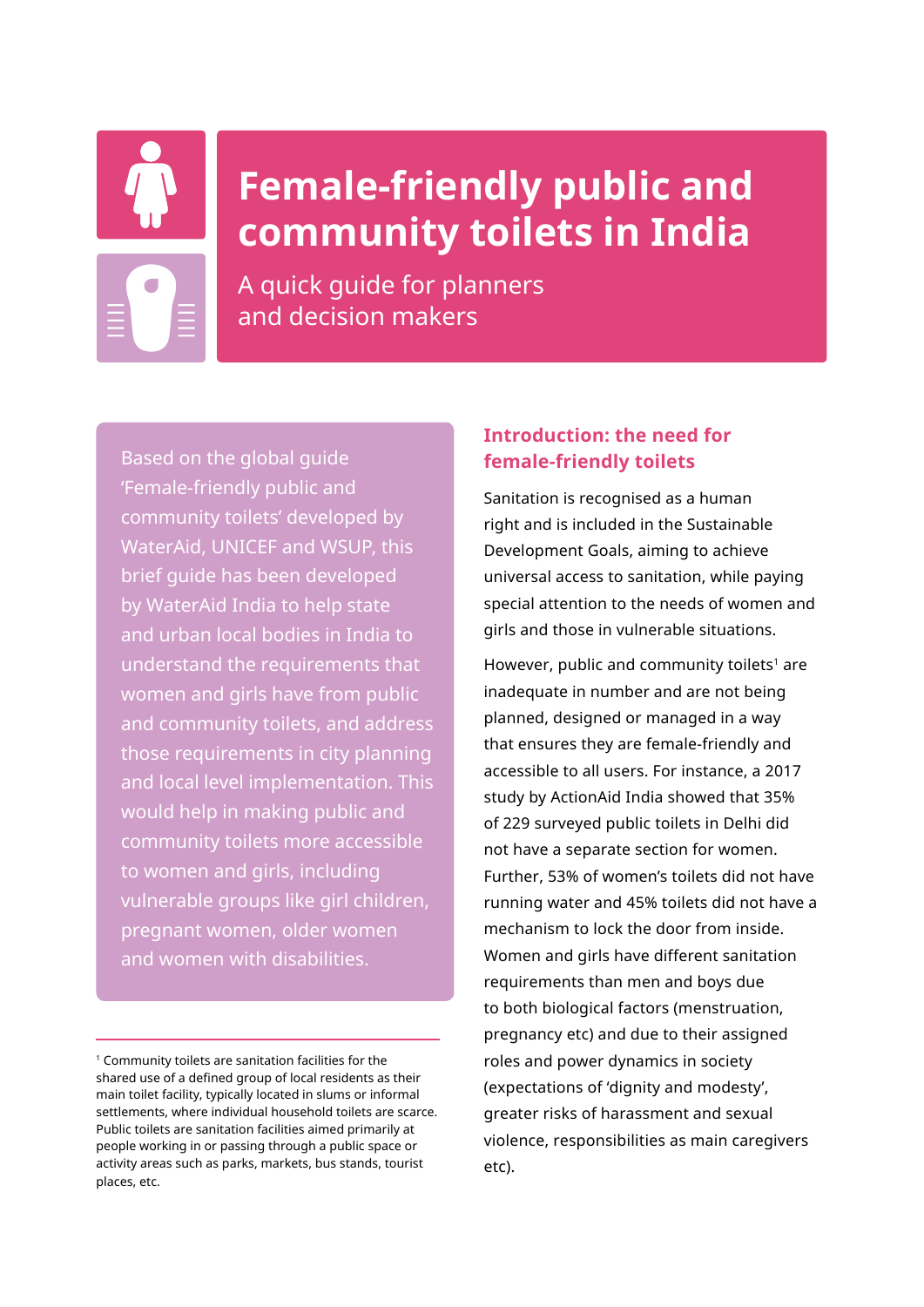



**Figure 1:** A public toilet in Vishakhapatnam, Andhra Pradesh **Credit**: WSUP

Therefore, where public or community toilets are either not adequate in number, or disregard women's basic requirements, this restricts the movement and productivity of women and girls and affects their ability to lead and participate in community and public life. Women with disabilities face additional disadvantages, as most toilets do not ensure accessibility, safety, privacy and other special needs.

A few recent initiatives taken in this regard include the launch of female-friendly toilets in Hyderabad, Delhi and Pune; free/paid access to toilets in restaurants and hotels in Bangalore and South Delhi for public, and Ministry of Housing and Urban Affairs' *SBM (U) Toilet Locator*2 android application.

In order to promote universal access to sanitation and attain ODF+ status<sup>3</sup> as per the Swachh Bharat Mission-Urban program guidelines, such efforts need to be scaled up in all urban local bodies.

This quick guide is a summary of the global guide on 'Female-friendly public and community toilets' by WaterAid, UNICEF and WSUP, adapted to the Indian context by including design specifications mentioned in 'Toolkit on SBM ODF+ and ODF++ protocol' by the Ministry of Housing and Urban Affairs, and other sources. It aims to help state and local level planners and decision makers in designing and promoting public and community toilets suited to the requirements of female users.

<sup>2</sup> Available at https://play.google.com/store/apps/ details?id=in.nic.ihhltoiletlocator&hl=en\_IN <sup>3</sup> A city / ward / work circle can be notified or declared as SBM ODF+ if, at any point of the day, not a single person is found defecating and/or urinating in the open, and all community and public toilets are functional and well maintained.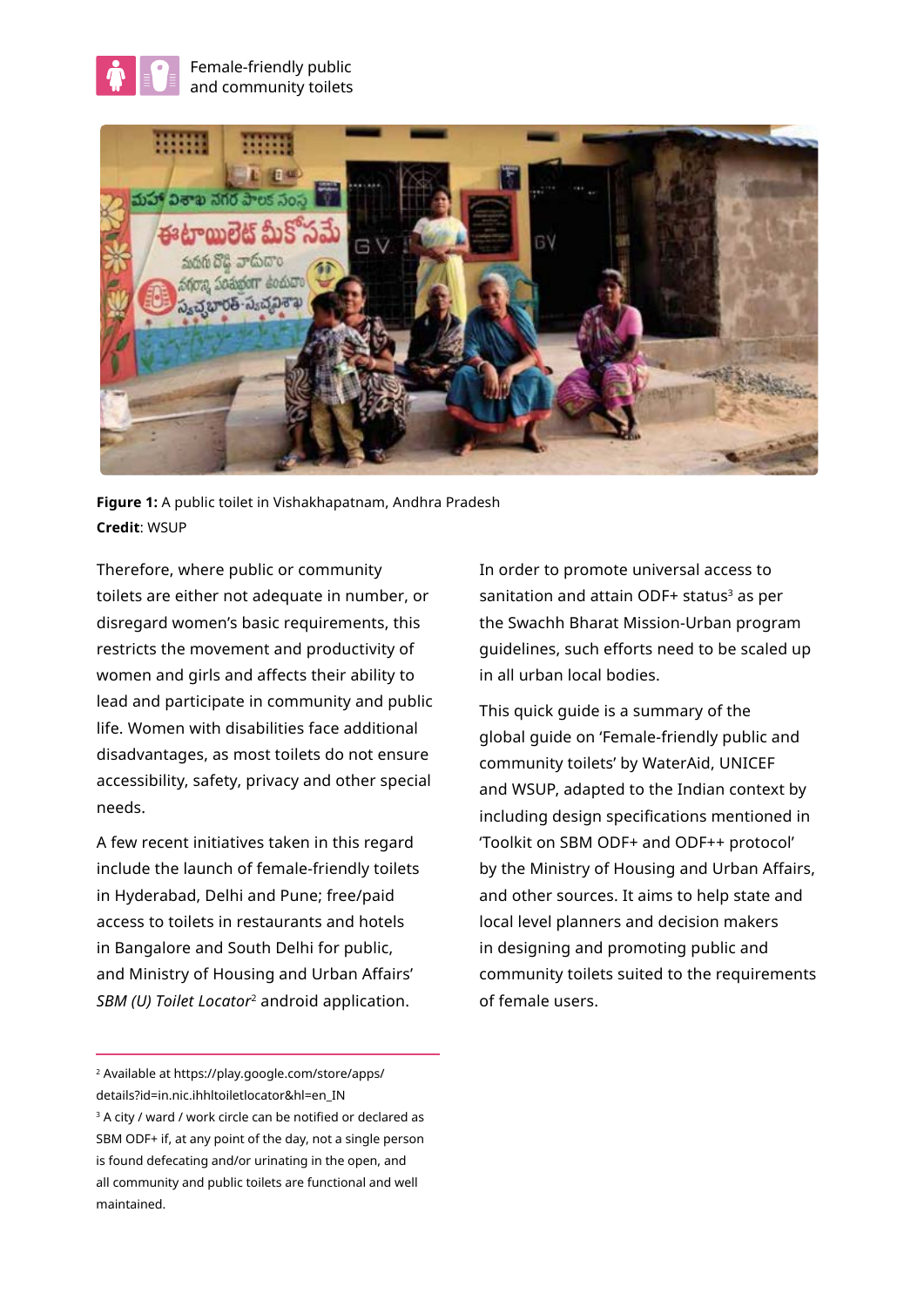## **Essential features of a female-friendly toilet**



**Figure 2:** An example of the exterior of a female-friendly toilet block **Credit**: WaterAid/ Verónica Grech

#### **Be safe, private and spacious**

- Separate male and female sections with the entrances facing different directions or at a sufficient distance to maintain privacy.
- Easy and safe to access in a visible location avoiding rundown, dark or remote areas as identified via consultation with women and girls.
- Interiors and surrounding areas welllit especially when facilities are open at night.
- Robust doors and structure that can be bolted from inside.
- Clear signs and directions in the local language pointing to the different toilet sections (male, female and accessible).
- Spacious cubicle to allow change of clothes.
- Separate gender neutral or third gender toilet, if preferred by transgender or third gender groups in the area.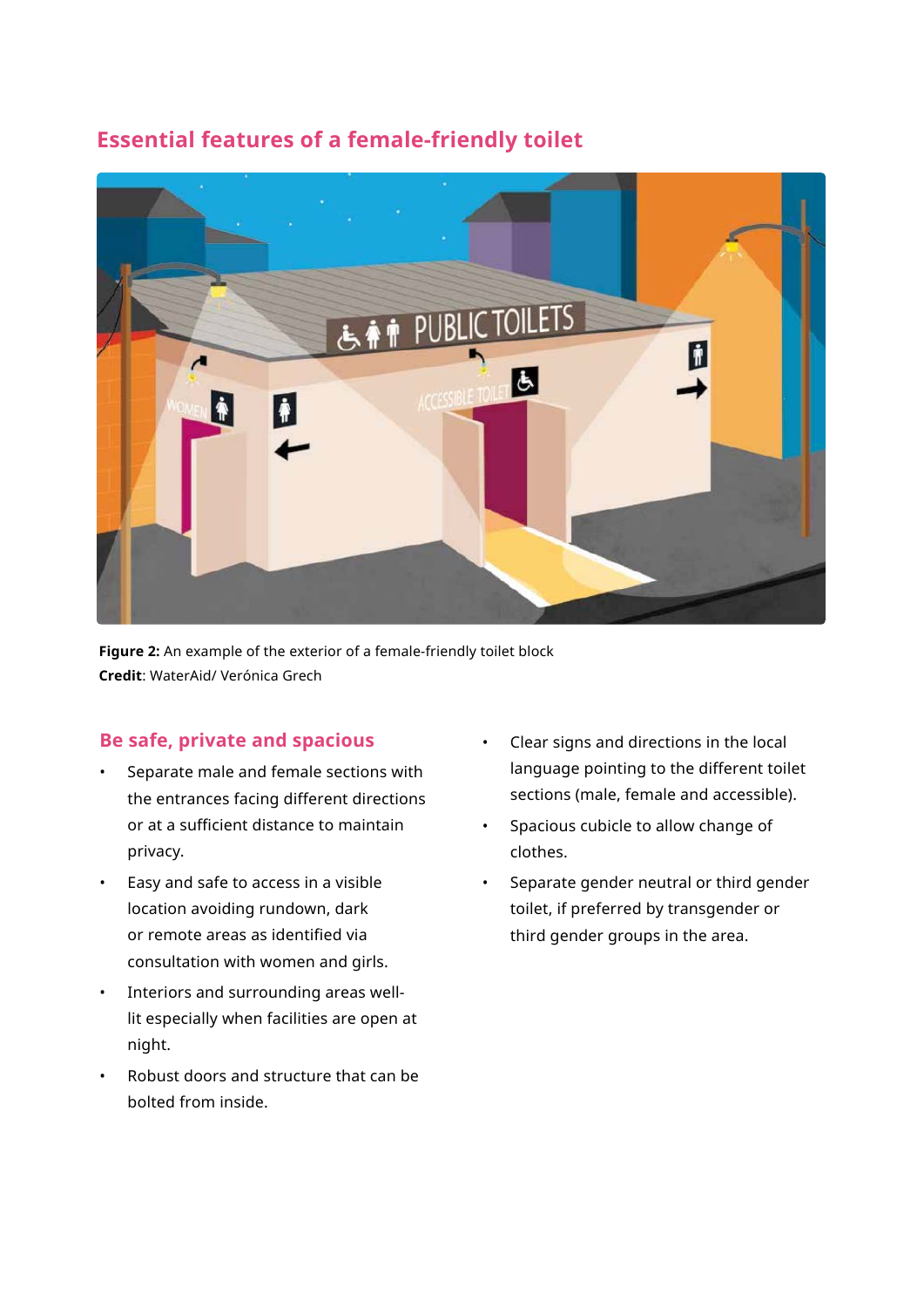



**Figure 3:** An example of the interior of a female-friendly toilet block **Credit**: WaterAid/Verónica Grech

## **Cater to menstrual and other hygiene management requirements**

- Running water and toilet paper inside each cubicle.
- Basin with water and soap for handwashing, cleaning of reusable menstrual products, etc.
- Access to affordable menstrual absorbents in a visible location.
- Dustbins or incinerators for safe disposal of menstrual products. Closed dustbins along with eco-friendly wrappers could be placed within each cubicle. Incinerators must have an appropriate outlet for fumes, and signages that provide guidance on how to use these, as most of the users may not be aware about it. Preferable to have both options for users with diverse preferences.
- Wash basin in at least one cubicle for washing reusable menstrual absorbents.
- Shelves and hooks for placing menstrual absorbents and hanging bags/clothes.
- A mirror, ideally above handwashing stations, for self-care and to promote handwashing. It must not enable people outside to see inside the toilet.

#### **Be accessible to all**

- Community and public toilets to be located at a reasonable distance from houses and commercial areas.
- Accessible toilet cubicle for persons with disabilities, including aspects such as space in cubicles for wheelchair movement, support frames, width of doors and height of features.
- Accessible path and entrance to the toilet block which is well-lit and wide enough for all users.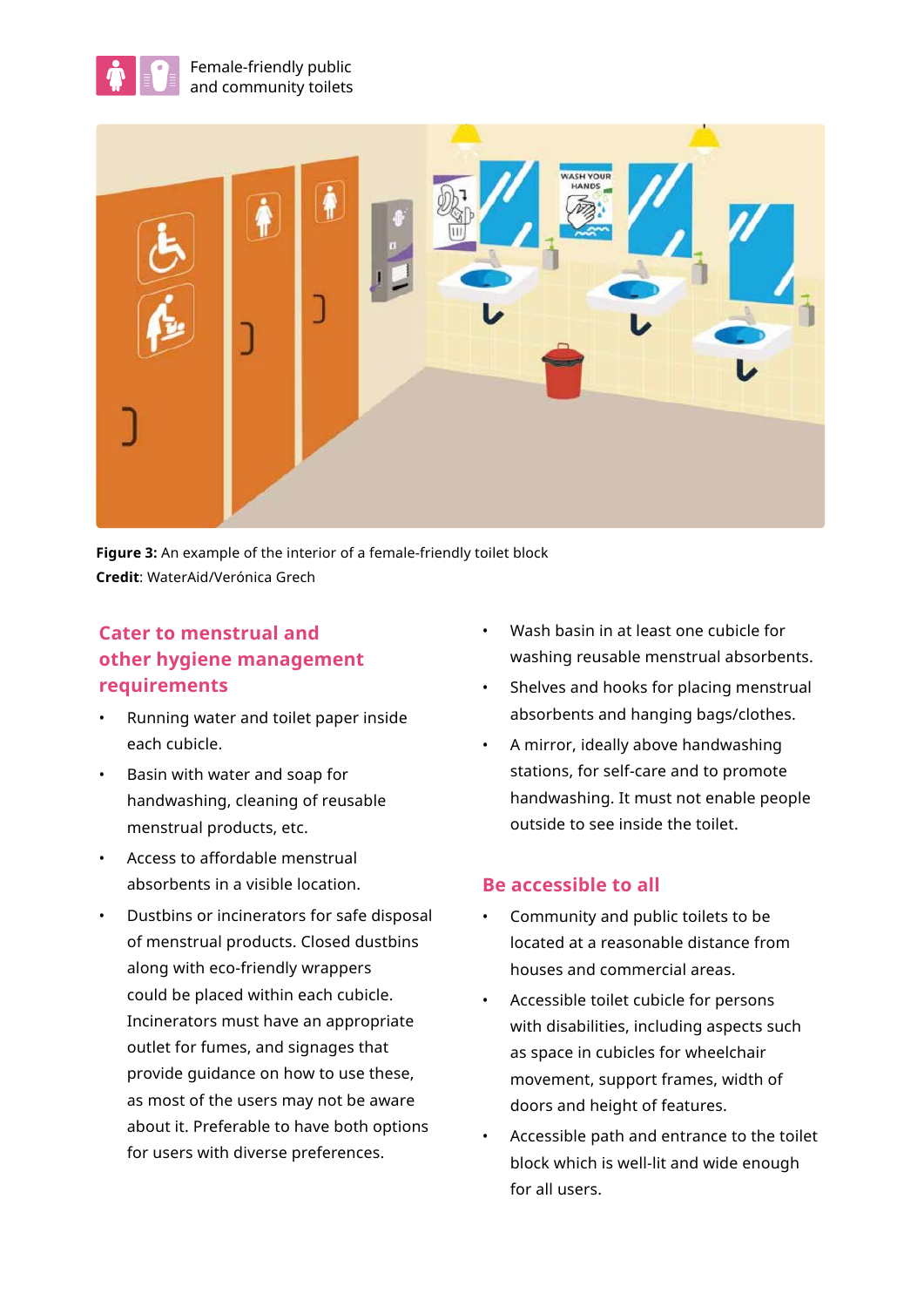

**Figure 4:** An example of the interior of a female-friendly toilet cubicle **Credit**: WaterAid/Verónica Grech

- Children friendly toilet seats and handwashing stations, with appropriate size/height.
- Option of commodes and squat toilets, to cater to users of diverse preferences.

#### **Be well-maintained and managed**

- Attendants to be present during all hours of operation.
- Adequate training of male and female attendants on cleaning, waste disposal, operating napkin vending machines/ incinerator; and being sensitive and responsive to users' requirements, especially women with disabilities.
- A frequent and reliable cleaning schedule should be in place with adequate equipment, cleaning supplies and protective gear, to ensure that the toilet is clean at all times.
- Well-maintained toilets with a consistent water and electricity supply. Maintenance costs to be factored in during planning.
- Regular and safe removal and disposal of menstrual and other waste.
- Regular and safe mechanisms for faecal and liquid waste management, by local authorities or licensed operators.
- Clear mechanisms for monitoring, feedback and complaint redressal.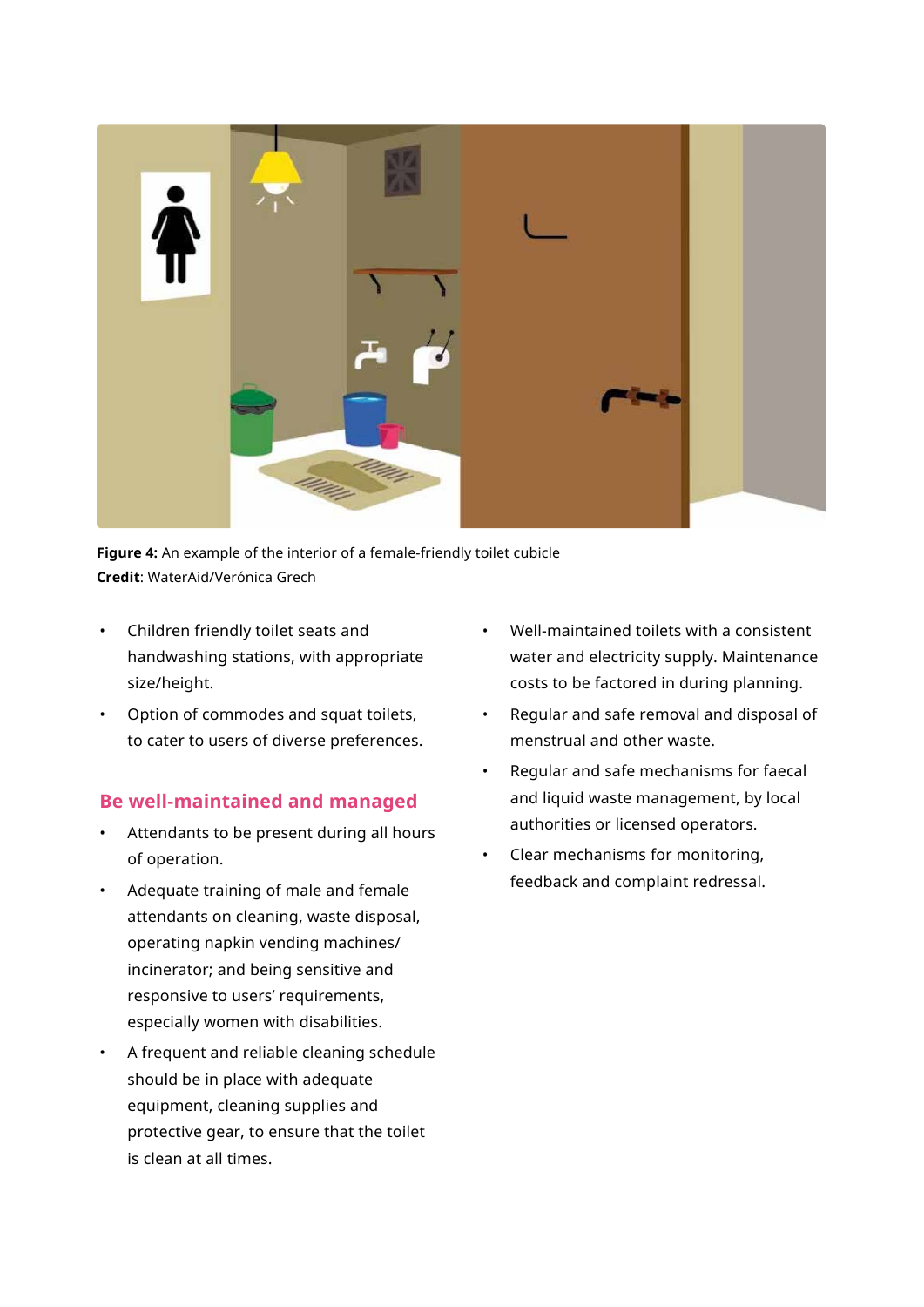



**Figure 5:** An example of a female-friendly, accessible toilet cubicle **Credit**: WaterAid/Verónica Grech

## **Be affordable and available whenever needed**

- Affordable and appropriate user fee, with free access for the poorest or most excluded.
- Open as per users' requirements (Community toilets to be open 24\*7. Public toilets to be open from 4 am to 10 pm, those with visitors round the clock such as in bus stands, railway stations, hospitals etc to be open 24\*7).
- More female cubicles than in men's toilets. At least one toilet seat in a community toilet, for every six families.
- Can be easily located, through SBM-(U) Toilet Locator, and other android apps.

## **Suit the requirements of caregivers and parents**

- A clean and safe baby changing station.
- At least one family-friendly cubicle spacious enough for the user and caregiver to be in the cubicle together.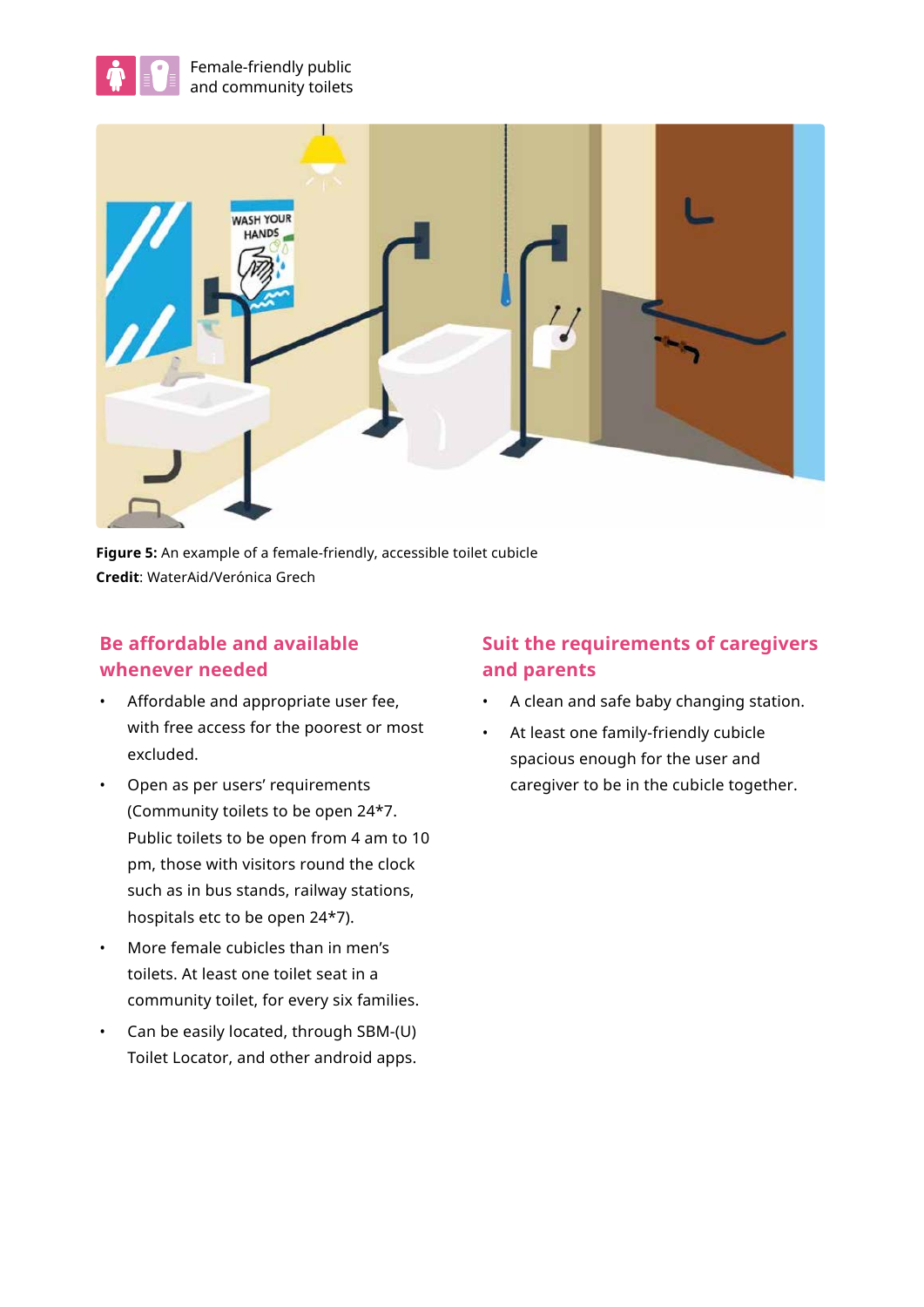#### **City-wide planning and local implementation**

Provision of female-friendly public and community toilets needs to have a city-wide reach if it is to have a meaningful impact.

A participatory city-wide assessment of the gaps in community and public toilet should be conducted to identify the activity areas and informal settlements in the city which lack public and community toilets, and the extent to which existing toilets meet requirements of female users. This information can be mapped to visualise possible strategies such as providing new female-friendly toilets, upgrading and expanding sub-standard toilets and so on. Building new toilets with femalefriendly features, or modifying the existing ones to make them female-friendly might require some additional funds compared to the existing provisions. This may be leveraged from existing municipal budgets, special programs for women and children, corporate donors, or from schemes such as Atal Mission for Rejuvenation and Urban Transformation (AMRUT).

For ward and local level implementation, local officials should use participatory processes to understand the experiences and perspectives of existing and potential toilet users. It is critical to take perspectives of women, girls and disadvantaged groups into account and enable their meaningful participation, in order to ensure their inclusion, and build ownership. Community should be consulted to finalise features like the location of community toilets, hours of operations, tariffs, aspects of operation and management, priority female-friendly features, etc. Further, it should be ensured that the processes of construction, operation and maintenance, and monitoring of such facilities are gender sensitive.